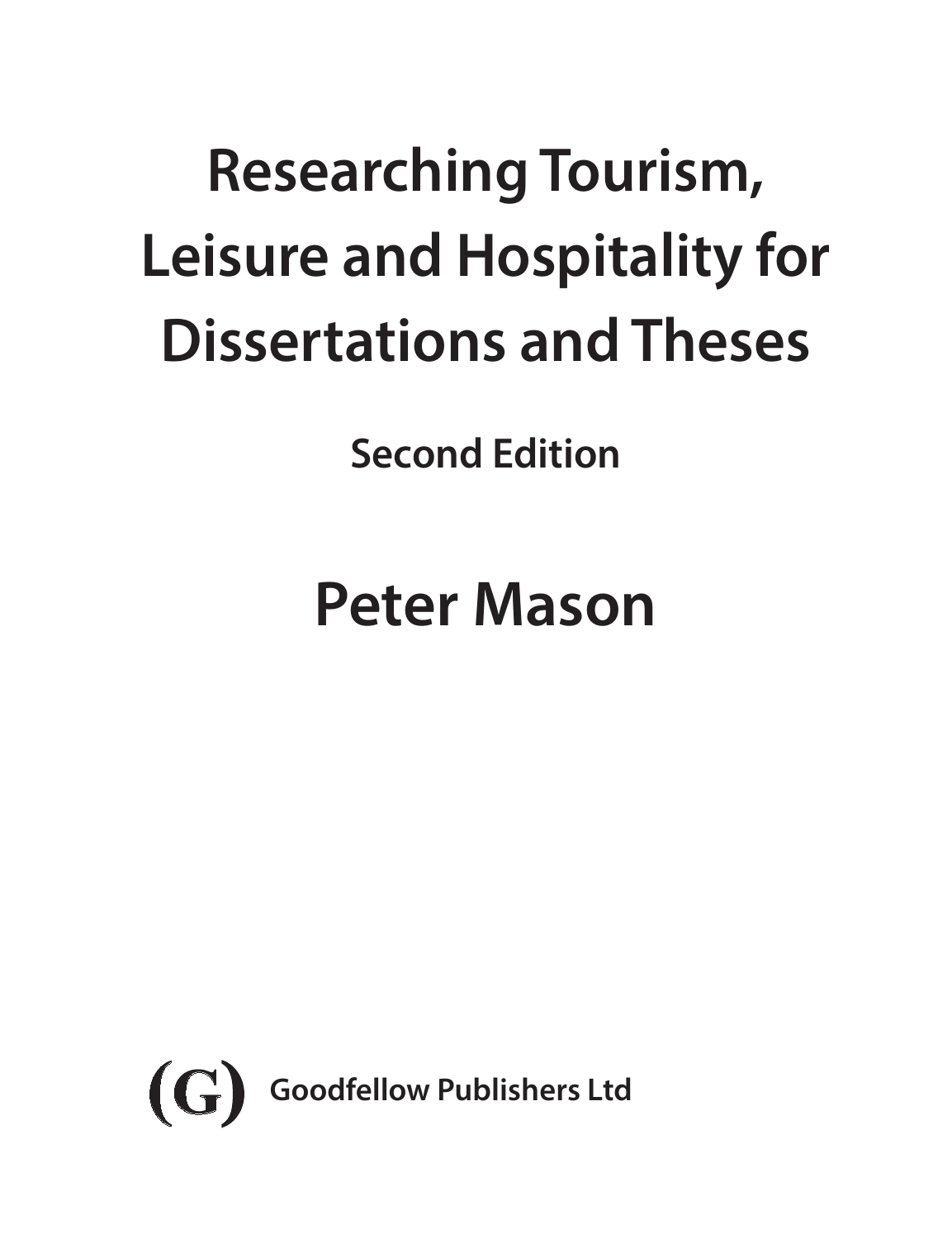<span id="page-1-0"></span>Published by Goodfellow Publishers Limited, **(G)** Published by Goodfellow Publishers Limited,<br>26 Home Close, Wolvercote, Oxford OX2 8PS http://www.goodfellowpublishers.com

British Library Cataloguing in Publication Data: a catalogue record for this title is available from the British Library.

Library of Congress Catalog Card Number: on file.

ISBN: 978-1-915097-02-6

DOI: 10.23912/9781915097002-4976

Copyright © Peter Mason, 2014, 2022

All rights reserved. The text of this publication, or any part thereof, may not be reproduced or transmitted in any form or by any means, electronic or mechanical, including photocopying, recording, storage in an information retrieval system, or otherwise, without prior permission of the publisher or under licence from the Copyright Licensing Agency Limited. Further details of such licences (for reprographic reproduction) may be obtained from the Copyright Licensing Agency Limited, of Saffron House, 6–10 Kirby Street, London EC1N 8TS.

All trademarks used herein are the property of their repective owners, The use of trademarks or brand names in this text does not imply any affiliation with or endorsement of this book by such owners.

Design and typesetting by P.K. McBride, www.macbride.org.uk

Cover design by Cylinder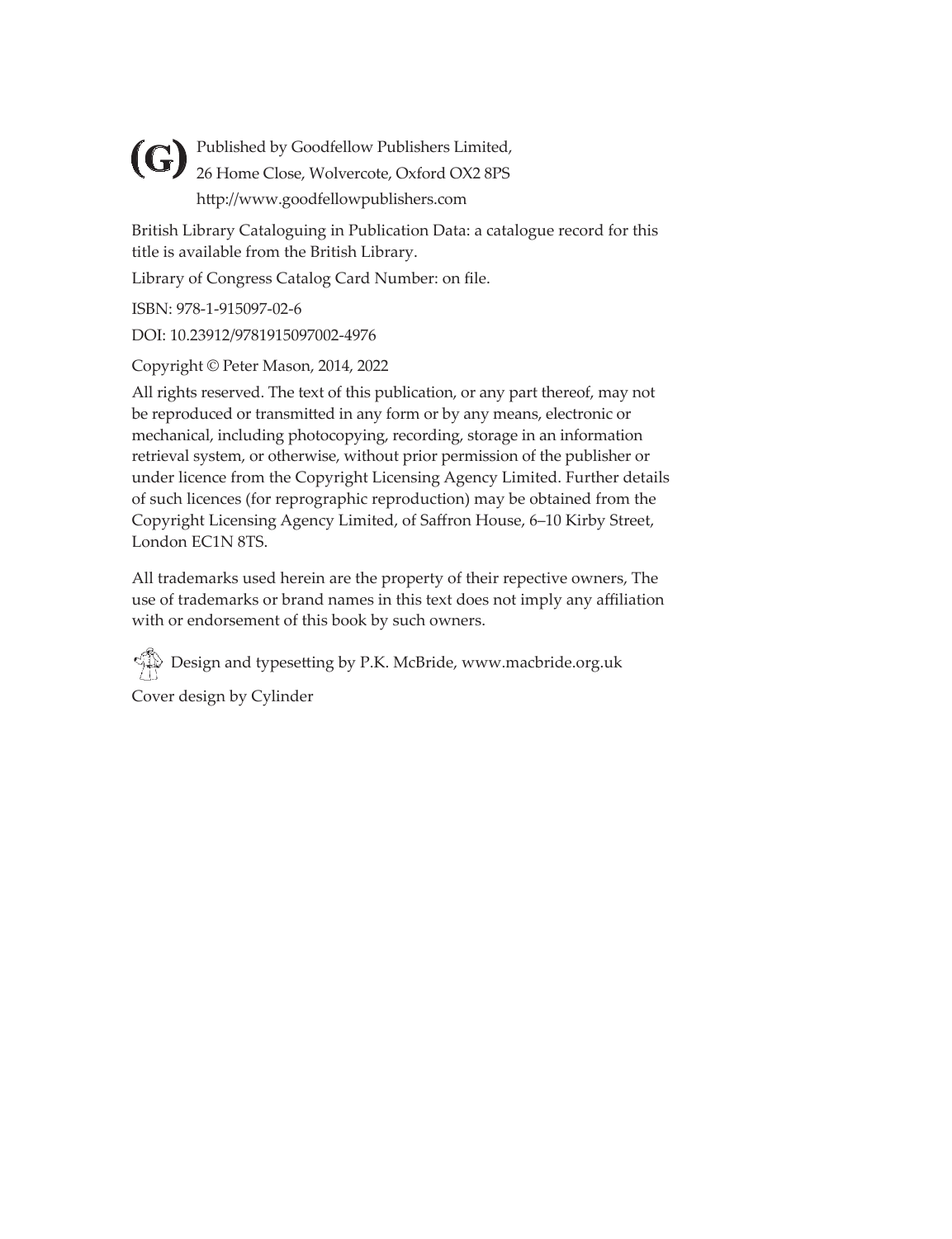## <span id="page-2-0"></span>**Contents**

| 1              | An Introduction to Research and Your Study          | 1   |
|----------------|-----------------------------------------------------|-----|
| $\overline{2}$ | <b>The Literature Review</b>                        | 22  |
| 3              | <b>Research Philosophy and Research Design</b>      | 52  |
| 4              | <b>Quantitative Research Techniques and Conduct</b> | 106 |
| 5              | <b>Qualitative Research Techniques and Conduct</b>  | 153 |
| 6              | <b>Mixed Methods Research</b>                       | 183 |
| 7              | <b>Presentation of Results</b>                      | 194 |
| 8              | <b>Quantitative Data Analysis</b>                   | 207 |
| 9              | <b>Qualitative Data Analysis</b>                    | 242 |
| 10             | <b>Analysing Mixed Methods Research</b>             | 262 |
| 11             | <b>Conclusions</b>                                  | 270 |
|                | <b>References</b>                                   | 277 |
|                | <b>Index</b>                                        | 283 |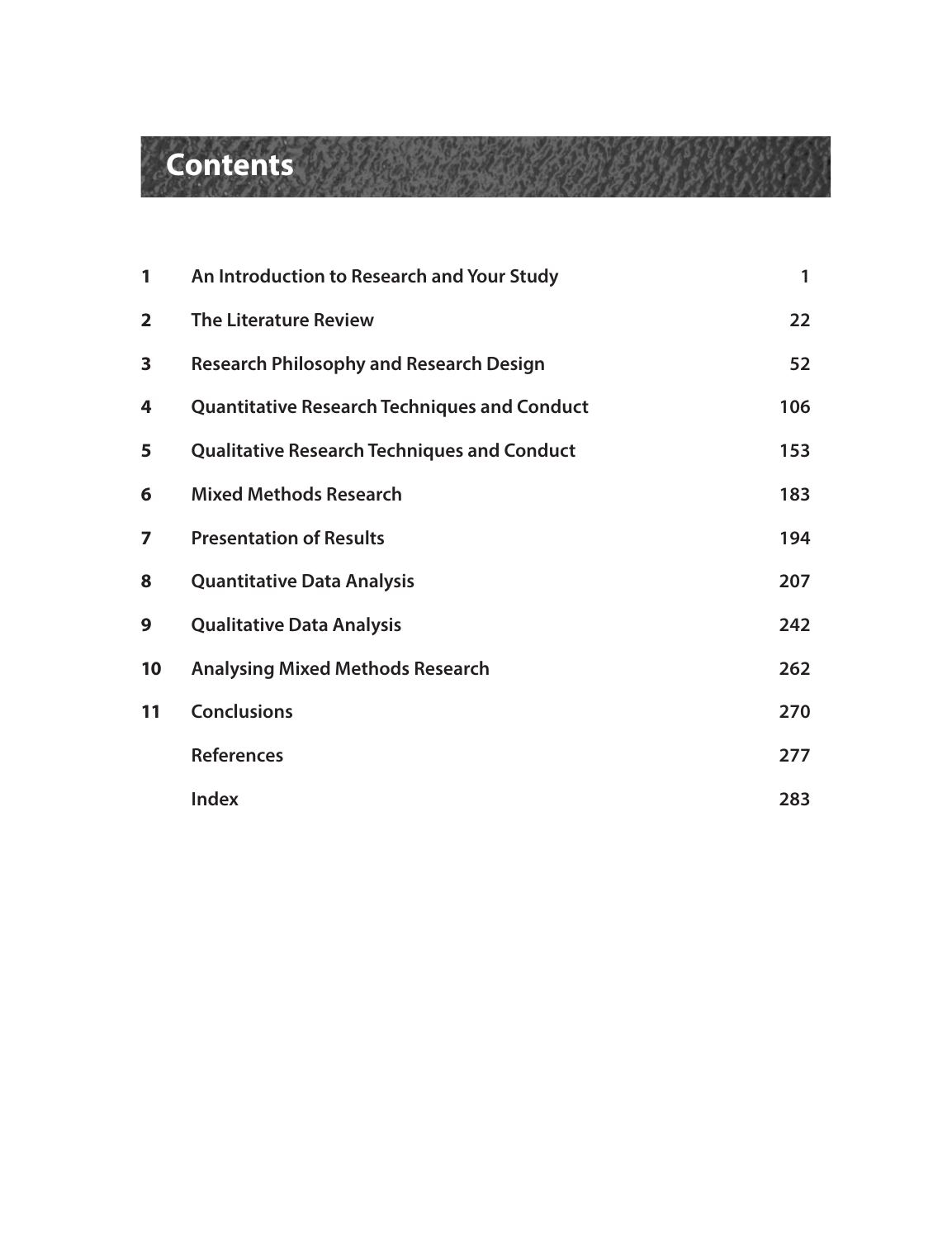### <span id="page-3-0"></span>**List of Case Studies**

| 1.1: The role of the supervisor                                                                      | 13  |
|------------------------------------------------------------------------------------------------------|-----|
| 1.2: How I write                                                                                     | 18  |
| 2.1: What to include and what to leave out in terms of the literature review.                        | 30  |
| 2.2: Should I research my place of work?                                                             | 39  |
| 2.3: Aims and objectives                                                                             | 42  |
| 2.4: The style of the literature review                                                              | 45  |
| 3.1: Differences between positivism and constructivism                                               | 67  |
| 4.1: Student designed questionnaire: first draft                                                     | 128 |
| 4.2: A representative sample?                                                                        | 139 |
| 5.1: Observation at Stonehenge                                                                       | 162 |
| 5.2: Student's first draft of interview schedule with supervisor comments                            | 173 |
| 5.3: Two focus groups used in connection with a music festival                                       | 177 |
| 5.4: Mountain biking focus groups, New Zealand                                                       | 178 |
| 6.1: An example of mixed methods research in a Masters' dissertation.                                | 189 |
| 6.2: Sequential mixed methods research                                                               | 190 |
| 8.1: An example of the Chi-square test                                                               | 231 |
| 8.2: An example of factor analysis and ANOVA                                                         | 235 |
| 9.1: Children's understanding of the concept of a tourist                                            | 244 |
| 9.2: Observation at Wellington Zoo                                                                   | 246 |
| 9.3: Content analysis of a cruise ship brochure                                                      | 250 |
| 9.4: Data analysis for the qualitative phase of the Tourism Destination<br>Quality study             | 252 |
| 9.5: Dimensions with their attributes in the TDQ study: two examples<br>'Hospitable' and 'Safe'      | 256 |
| 10.1: Tourism Destination Quality: Analysis of sequential exploratory<br>mixed methods research      | 263 |
| 10.2: Mountain biking in New Zealand: An example of sequential<br>explanatory mixed methods research | 266 |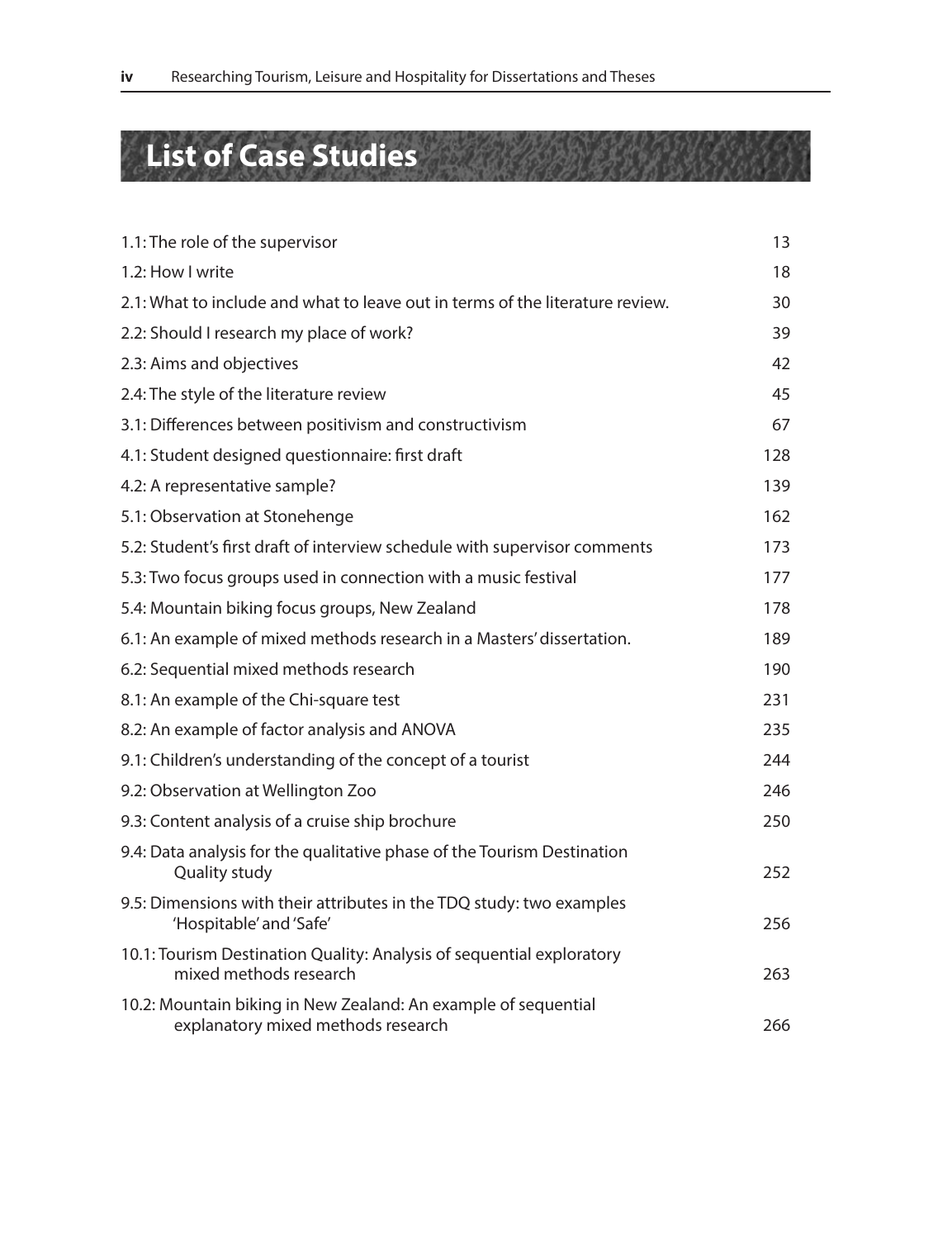## <span id="page-4-0"></span>**List of figures**

| 1.1: Characteristics of research (based on Brotherton, 2008)                                                                     | 8   |
|----------------------------------------------------------------------------------------------------------------------------------|-----|
| 2.1: What to include and what not to include in the literature review                                                            | 43  |
| 2.2: A summary of the process of reading, to writing the literature review                                                       | 47  |
| 3. 1: The relationship between validity and reliability in research design and<br>data collection                                | 96  |
| 4.1: An example of Likert scale statements used for research at Wellington Zoo                                                   | 132 |
| 4.2: An example of a checklist question: Motivations for Visiting Wellington Zoo                                                 | 133 |
| 4.3: An example of a checklist question: Wellington Zoo roles                                                                    | 133 |
| 4.4: An example of a closed-ended question with one choice only.                                                                 | 134 |
| 4.5: An example of a Likert Scale question                                                                                       | 135 |
| 4.6: Views on visiting Stonehenge                                                                                                | 135 |
| 4.7: An example of a Likert scale question where results have been aggregated<br>into the two categories: 'Agree' and 'Disagree' | 136 |
| 4.8: Confidence in samples (source: Long, 2007)                                                                                  | 147 |
| 4.9: A summary of questionnaire preparation and use.                                                                             | 149 |
| 5.1: Different forms of observation                                                                                              | 161 |
| 5.2: Long's summary of interviewer responses and activities                                                                      | 170 |
| 7.1: An example of a checklist question: Motivations for visiting Wellington Zoo                                                 | 196 |
| 7.2: An example of Likert scale statements used for research at Wellington Zoo                                                   | 197 |
| 7.3: Examples of Likert Scale mean values                                                                                        | 198 |
| 7.4: Household income of attenders at the Sidmouth International Festival                                                        | 199 |
| 7.5: Age of attenders at the Sidmouth International Festival                                                                     | 200 |
| 7.6: Visitors to Stonehenge, normal place of residence                                                                           | 201 |
| 8.1: A graph of the normal distribution of data                                                                                  | 222 |
| 8.2: The relationship between mean and mode                                                                                      | 224 |
| 8.3: A Positively skewed distribution                                                                                            | 226 |
| 8.4: A negatively skewed distribution.                                                                                           | 226 |
| 8.5: A bi-modal distribution.                                                                                                    | 227 |
| 8.6: Student's t-test results for Stonehenge questionnaire survey                                                                | 229 |
| 8.7: Factor Analysis of Sidmouth International Festival Data                                                                     | 236 |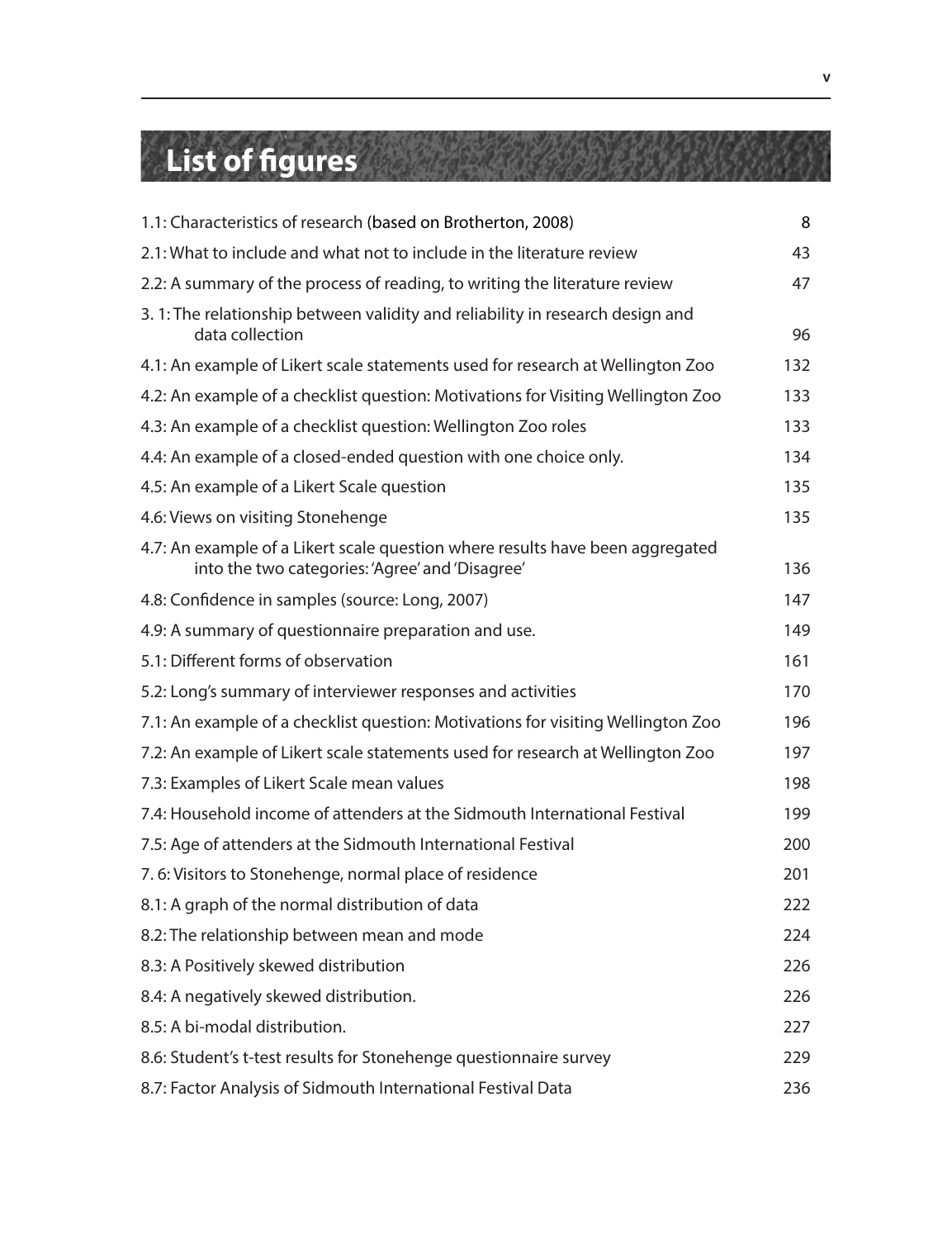### <span id="page-5-0"></span>**List of tables**

| 2.1: Examples of Provisional Dissertation Topics in three selected Tourism |     |
|----------------------------------------------------------------------------|-----|
| and Hospitality departments (2014-18)                                      | 33  |
| 4.1: How not to use mutually exclusive caegories                           | 109 |
| 4.2: How to use mutually exclusive categories                              | 110 |
| 4.3: An example of mutually exhaustive categories                          | 110 |
| 4.4: The relationship between percentages, ratios and decimals             | 143 |
| 8.1: Motivational factors for visiti ng Stonehenge                         | 215 |
| 8.2: Types of visitors 231                                                 |     |
| 8.3: Calculation process for expected frequency                            | 232 |
| 8.4: Calculated totals for expected frequency                              | 232 |
| 8.5: Calculation of the Chi-square Statistic                               | 233 |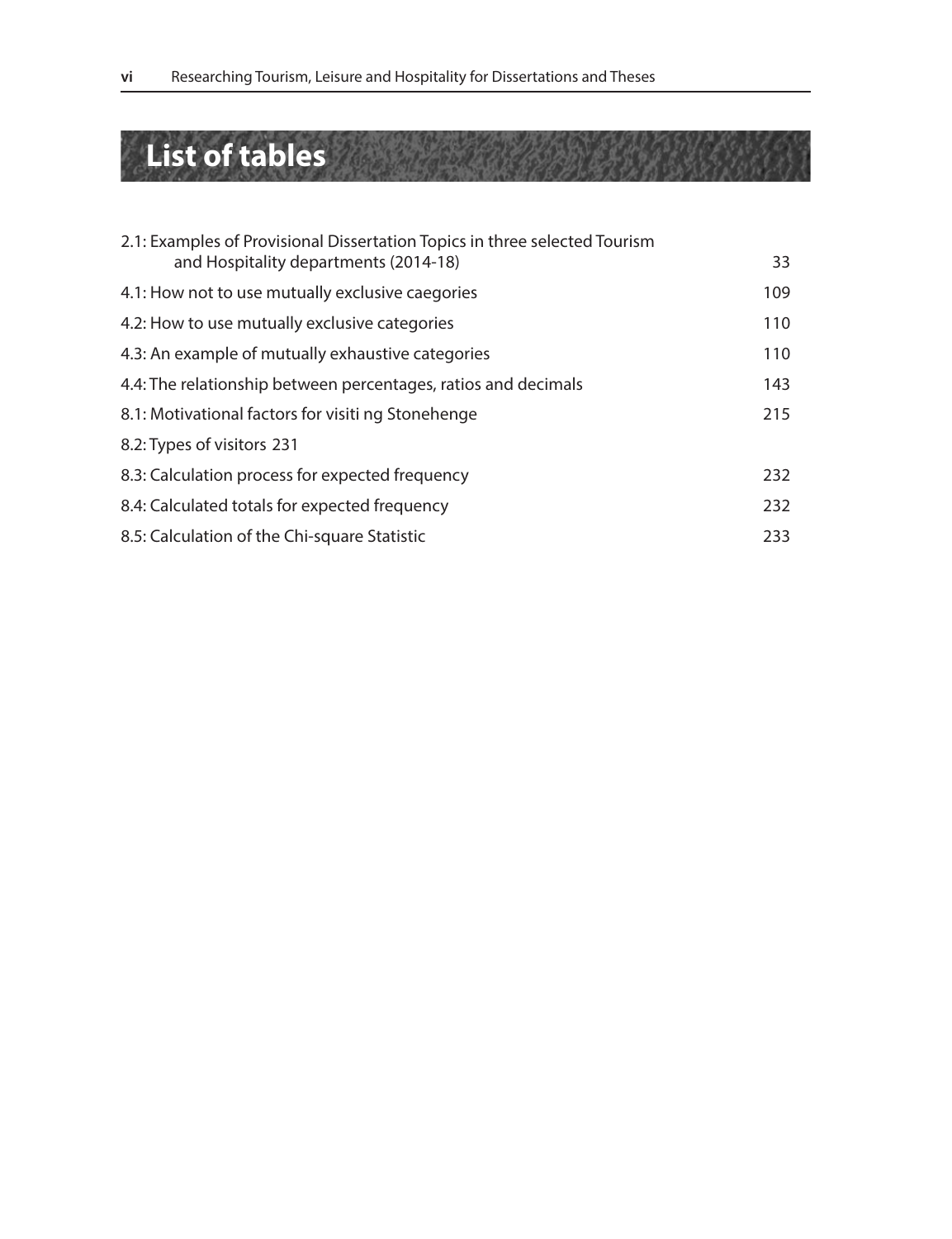#### <span id="page-6-0"></span>**Preface to the Second Edition**

This book is based on teaching, supervising and examining undergradute and postgraduate students for over thirty five years in the UK, France, Australia and New Zealand. It is aimed primarily at undergraduate and postgraduate students in English speaking countries, or where English is the language of the classroom. However, it should also be useful as an introduction to those students embarking on a PhD in the related fields of Tourism, Leisure or Hospitality.

The key areas that the book covers are:

- Becoming self-aware of your research capability
- Developing your formal, academic writing style
- Selecting and refining your research topic
- Creating your Literature Review
- Writing your Methodology
- **Presenting your Results**
- Analysing and Discussing your Results
- Presenting Conclusions

The book's structure mirrors closely the chapters of most student research projects, and each text chapter includes a section on how to write the corresponding part in the student's project This approach follows students' comments when I have taught them research methods and research project preparation.

I have used several of my own research projects as case studies, and drafts of some students' work, to exemplify certain research processes and techniques, as well as to provide opportunities to consider the advantages and disadvantages of the particular approaches.

This second edition has been completely revised and updated. The major changes are the addition of more material on on-line surveys and new case studies, but in particular a new chapter (Chapter 6) on the design and conduct of mixed methods research and a new Chapter 10 which discusses the analysis process in mixed methods research.

The book is written in, what is intended to be, a clear, straightforward, easy to comprehend style and I hope it offers useful advice and assistance that enables students to produce worthwhile and successful research projects.